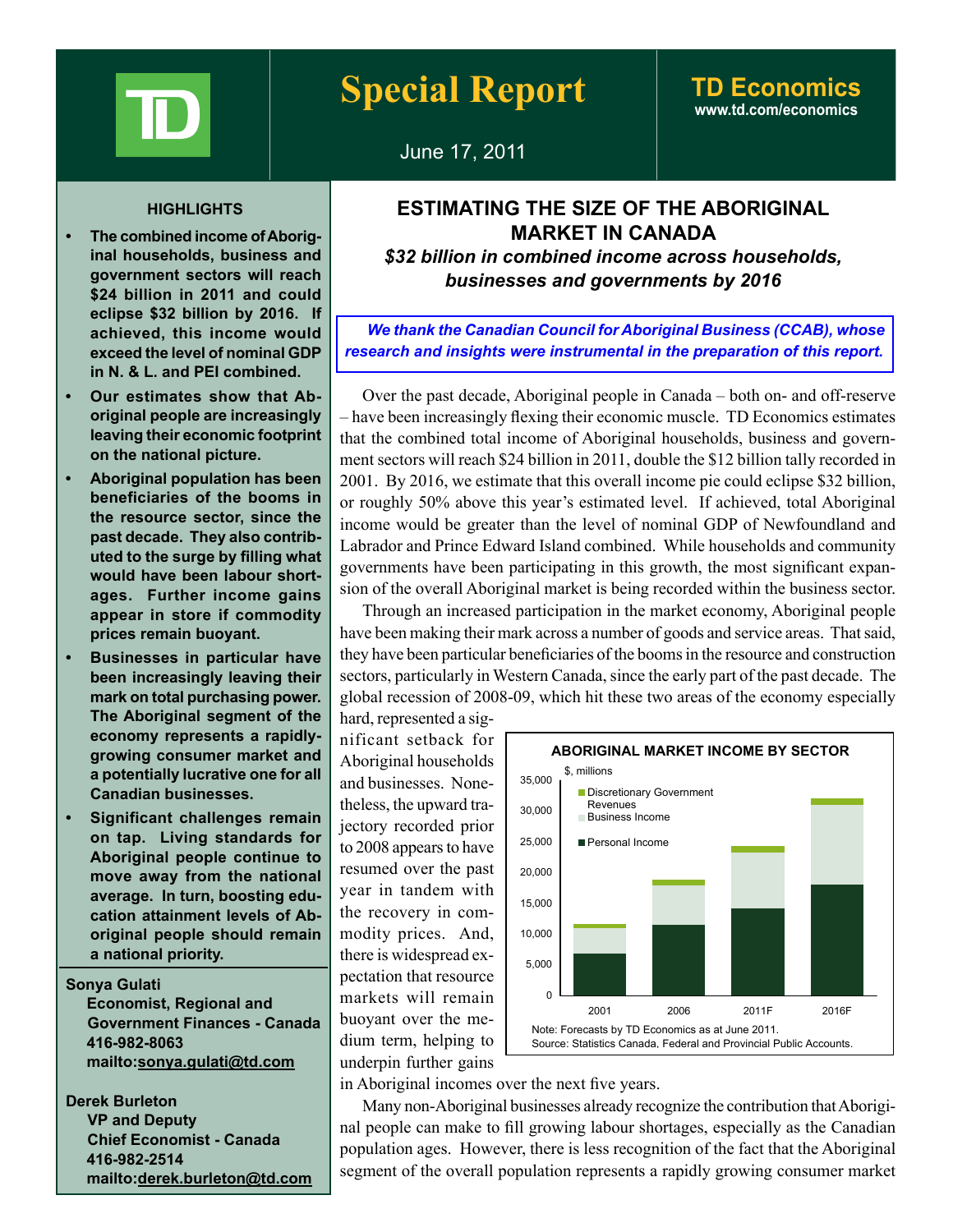and a potentially lucrative one for Canadian businesses.

ID

Still, one cannot overlook the significant challenges that remain. When income gains are adjusted for the rapid population growth among Aboriginal people, little progress is being made in reducing the disparity in living standards relative to the Canadian average. In fact, the Canadian Centre for Policy Alternatives noted that the median income for Aboriginal people was 30% lower than the median income for all other Canadians in 2006<sup>1</sup>. For Aboriginal people to truly put a dent in this divergence over the long run, the gap in education attainment needs to be closed. This past week's conference on Aboriginal education at Queen's University represents a good step forward in exploring potential practices to attract and retain more Aboriginal people to post‑secondary education. It is important to recognize however, that good ideas and discussion must be followed up with action.

#### **Estimating the size of the Aboriginal market not easy**

Data limitations mean that many assumptions and inferences have been required to arrive at a prudent and conservative estimate for total Aboriginal income – or market size – and the household, business and government sub-components. For our forecasts, we have measured the total market, including First Nations, Métis and Inuit. In some cases, data were available for both on-reserve and off‑reserve and where possible, we have preserved this disaggregation.

The primary data source for our analysis is the 2001 and 2006 Census. Due to the fact that it has been almost five years since the last Census survey was conducted, we have had to decipher how economic and social performances have





since unfolded. In addition, the global financial crisis lies in between Census estimates, making this forecast particularly difficult. Even with the Census, the size of the Aboriginal population is likely underestimated. Furthermore, some communities also refused to participate in the survey due to underlying privacy concerns.

Given the spotty nature of data since 2006, we have supplemented our database with information from other sources. For example, we have accessed federal and provincial documents to estimate aggregate government spending per annum. On the personal side, we have used the Aboriginal Labour Market Estimates to get a better sense of job trends since the 2006 Census. The Canadian Council for Aboriginal Business also provided us with survey data on the count, size, industry specifications, and revenue estimates of some large community economic development corporations.

With these multiple sources, we have pieced together the numbers needed to quantify the size of the market. However, we continue to call for improved data collection methods, better survey participation rates among communities, and less fragmented results across agencies and departments. If anything else, the \$32 billion income potential we have calculated using limited data show how important Aboriginal people are to the overall national landscape. Furthermore, the collection and availability of high quality data would certainly help policymakers and other stakeholders better understand and analyze the complex issues at hand.

### **Household income doubles to \$14 billion**

Over the past decade, the personal income of Aboriginal people has grown from \$6.9 billion in 2001 to an estimated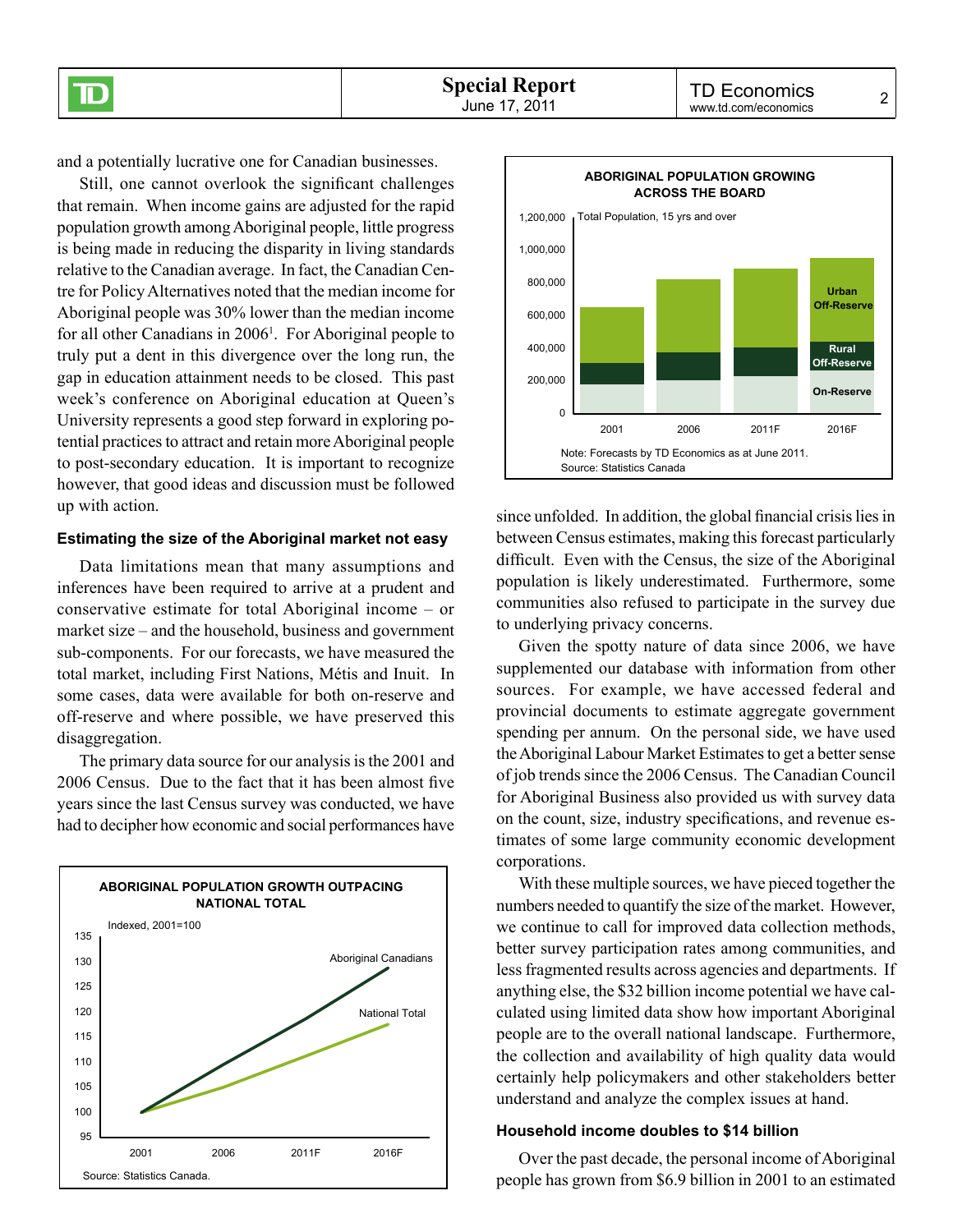\$14.2 billion in 2011. This translates into an average gain of roughly 7% per year. Behind the impressive income showing is higher employment and labour force participation rates. With jobs in hand, Aboriginal people have been rising in the ranks, driving up their personal and community income growth. Both the employment and income increases are noted both on-reserve and off-reserve and in roughly equal proportions within rural and urban centres.

 $\overline{\mathbb{D}}$ 

The labour market data from Statistics Canada give us an idea of the industrial composition of the working population. The numbers suggest that the trends presented in the 2001 and 2006 Census have for the most part prevailed. More specifically, over the past decade, there has been a major shift in the Aboriginal labour force towards the natural resource sector (oil and gas and mining) and the construction and development that often comes along with this type of activity. As such, elevated personal income growth is not surprising given the higher-than-average wages paid in these sectors. Leading up to the recession, about 36% of employed Aboriginal people were housed in the goods-producing and construction sectors.

The shift to resource-based economies has been more pronounced within those individuals living off-reserve rather than on-reserve, where traditional trades such as hunting, agriculture and fishing remain important. At the



same time, income performance for the average First Nation household on-reserve has likely been steadier over the past decade. This is because the off-reserve Aboriginal community reaped the benefits of the resource boom during the 2001‑07 period. However, some of the gains were given back during the recent economic downturn. Nonetheless, off-reserve individuals, on average, continue to post higher incomes than those individuals living on-reserve.

#### **Total business income hits \$9 billion**

|                                                    | 2001                                 | 2006   | 2011F  | 2016F                | 2001-2011 | 2011-2016 |
|----------------------------------------------------|--------------------------------------|--------|--------|----------------------|-----------|-----------|
|                                                    | (\$ millions unless otherwise noted) |        |        | (avg. annual % chg.) |           |           |
| <b>Personal Total Pre-Tax Income</b>               |                                      |        |        |                      |           |           |
| On-Reserve                                         | 1,001                                | 1,562  | 2,233  | 3,205                | 8.4       | 7.5       |
| Off-Reserve                                        | 5,873                                | 9,999  | 11,972 | 14,828               | 7.4       | 4.4       |
| Rural                                              | 1,493                                | 2,472  | 2,590  | 2,756                | 5.7       | 1.3       |
| Urban                                              | 4,379                                | 7,527  | 9,382  | 12,072               | 7.9       | 5.2       |
| <b>Total Personal Income, all sources</b>          | 6,874                                | 11,561 | 14,204 | 18,034               | 7.5       | 4.9       |
| <b>Business</b>                                    |                                      |        |        |                      |           |           |
| <b>Small Business Earnings</b>                     | 443                                  | 590    | 974    | 1,255                | 8.2       | 5.2       |
| Economic Development Corporation Revenues Realized | 3,679                                | 5,836  | 8,122  | 11,767               | 8.2       | 7.7       |
| <b>Total Business Income</b>                       | 4,122                                | 6,426  | 9,096  | 13,022               | 8.2       | 7.4       |
| Government                                         |                                      |        |        |                      |           |           |
| Federal                                            | 6.728                                | 8,947  | 9,373  | 10,098               | 3.4       | 1.5       |
| Provincial/Territorial                             | 115                                  | 546    | 876    | 944                  | 22.5      | 1.5       |
| Total                                              | 6,843                                | 9,492  | 10,250 | 11,042               | 4.1       | 1.5       |
| <b>Discretionary Government Revenues</b>           | 684                                  | 949    | 1,025  | 1,104                | 4.1       | $1.5$     |
| <b>Total Aboriginal Income*</b>                    | 11,680                               | 18.936 | 24,325 | 32,160               | 7.6       | 5.7       |
| Total Aboriginal Income Per Capita                 | 10,950                               | 16,204 | 19,217 | 23,412               | 5.8       | 4.0       |
| Total Nominal GDP Per Capita                       | 35,722                               | 44,524 | 50,224 | 58,691               | 3.5       | 3.2       |

See appendix for further calculation methodology.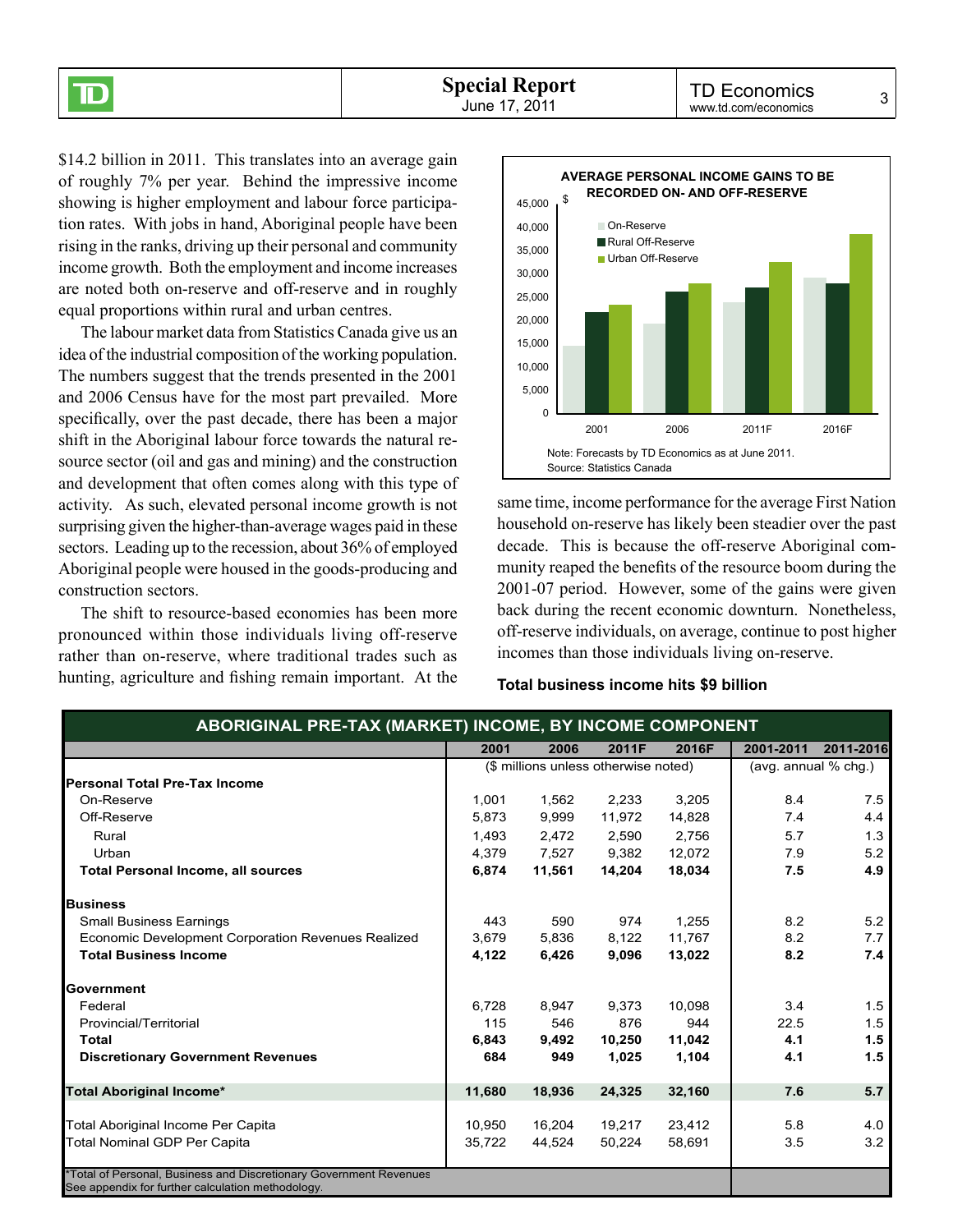A decade ago, the business share of the total Aboriginal market represented was 35% and small businesses accounted for the dominant share. Fast forward to today, and the number of economic development corporations (EDCs) has increased and so too have annual earnings. Small businesses and EDCs combined now contribute about 37% to aggregate annual income. However, it is important to stress that data limitations are particularly challenging for quantifying this category, although we believe our forecasts to be on the prudent end of the spectrum.

 $\bf \overline D$ 

Let us start with the income of small businesses. Anecdotal evidence suggests that most Aboriginal-owned entities have less than a hundred employees. In arriving at our figure, we use Census estimates of the number of Aboriginal small businesses and calculate the corresponding share of total Canadian businesses in those years. Projected shares are then applied to subsequent data on the number of Canadian small-business enterprises as well as average revenues. In carrying out this crude estimate, we make the simplifying assumption that Aboriginal small businesses are similar and comparable to other small businesses across the country. This might not be the case given the resource-based nature of many First Nation, Inuit and Métis businesses. What's more, if the small business is still quite young in its operating cycle, profit generation may still be in the exponential growth phase. According to our estimates, there are nearly 25,000 Aboriginal-owned entities across the country and collectively, they will bring in about \$974 million in earnings in 2011.

EDCs are now the other key player in this income category. These entities are the economic and business development arm of an Aboriginal government that pursues





economic activity. In almost all cases, the firm is located in the community the corporation represents. In fact, the enterprise is often owned by the Aboriginal government.

In recent years, these community businesses have taken on greater economic importance. In response, and to better understand the nature of this type of commerce, the Canadian Council for Aboriginal Business (CCAB) commissioned a survey in 2010. From an estimated 262 active economic development corporations, CCAB, in partnership with Environics Research Group, randomly selected fifty businesses for a telephone or in-person survey. The results find that EDCs are based in all provinces and territories. In terms of industry, EDCs cover both goods and services-producing sectors in roughly equal proportion.

At the time the CCAB survey was commissioned, each community-based business had on average 185 employees and had been in business for 17 years. The average annual gross sales in 2010 were roughly \$28 million per firm. The point in time estimate and the maturity of each business suggests that a moderate expansion in the number of organizations has probably taken effect over the last several years. We have estimated that roughly ten new EDCs have been set up each year since 2001, consistent with the historical trend. Still, the small number of corporations has led revenues to more than double over the past decade. In 2011, annual earnings (before expenses) should reach \$8.1 billion. Going forward, we expect to see outsized revenue gains as well as more communities adopting this type of business.

#### **Government income has also grown**

Federal and provincial government spending on Aboriginal people and communities has long been an important income source. As such, we have reviewed planning and fi-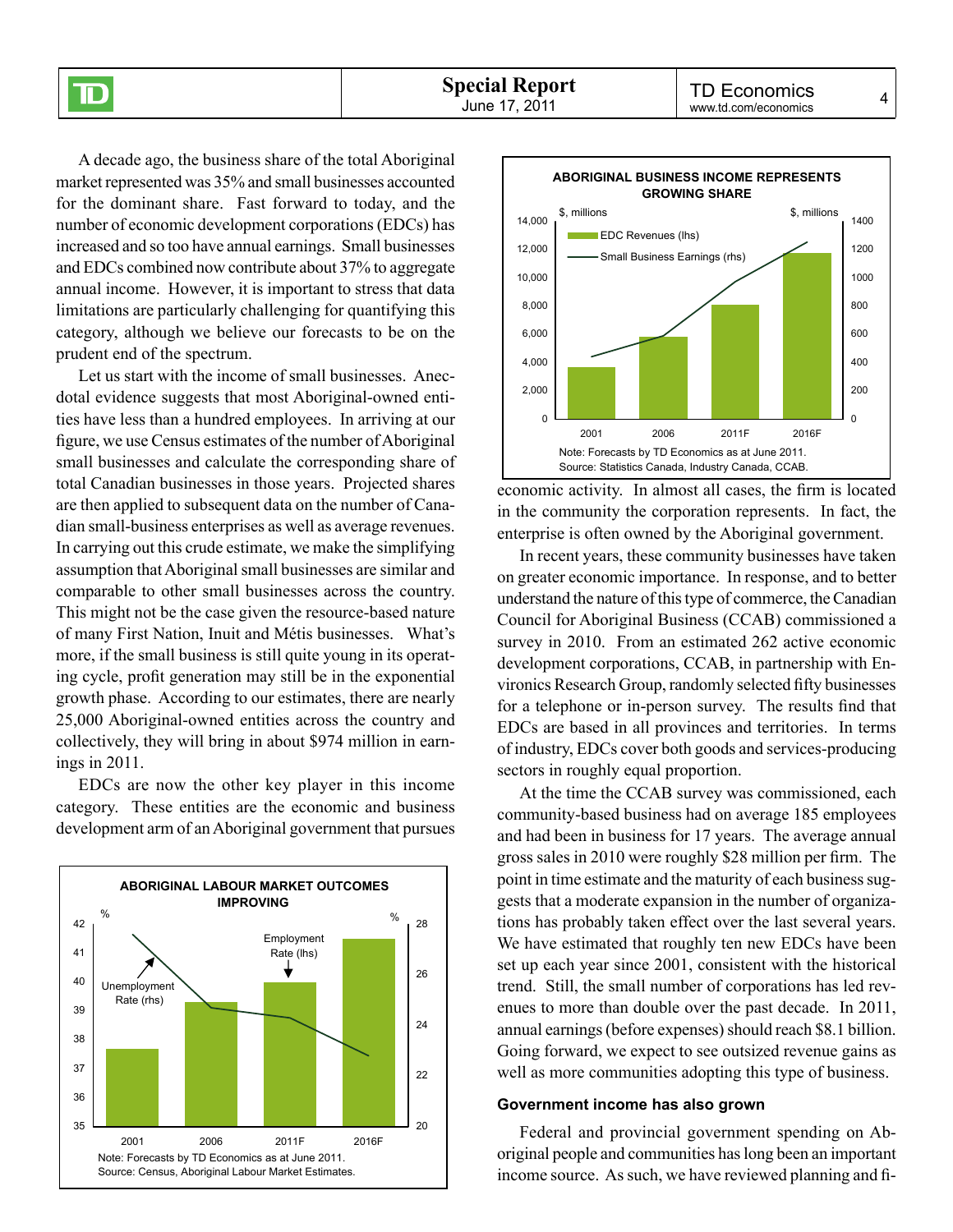nancial documents to ascertain how many public sector dollars are transferred to these communities each year. While smaller than the federal contribution, provincial funding is certainly not negligible and as such, we have factored in all government dollars into our estimates. In addition to the aggregate figure, we are interested in the breakdown between discretionary and non-discretionary government transfers. This distinction is important because in the latter case, the funds delivered are earmarked for specific purposes only. Examples include health care and education transfers. By contrast, discretionary spending has few such stipulations attached and can be thought of disposable income.

 $\bf \overline D$ 

Data limitations make arriving at an aggregate dollar figure complex, and when feasible, the portion of discretionary funding is extremely difficult to determine. Total federal funding spent on Aboriginal people ranges from \$6.8 billion in 2001 to \$10.3 billion in 2011. On average, this represents an annual income growth of 3.7% per year over this period. Fiscal austerity and departmental funding envelopes in place since 2010 have marginally lowered the decade-long average growth. Public sector dollars have grown the weakest relative to the other income categories. As such, the government share of total income has decreased from 38% in 2001 to just under 31% in 2011.

In the absence of data, we are unable to accurately quantify the proportion of federal funding that is discretionary. To provide a rough sense, we have simply estimated that 10 cents out of every public sector dollar dispersed can be used at the community's discretion. With this inherent flexibility, we have included only this figure in our aggregate income total.

#### **Income pie to grow to \$32 billion by 2016**

With decade-long trends in hand, and given our view on the national and regional economic outlook, we have projected what market income (including discretionary government funding) might be five years from now. For the most part, we anticipate that the income and industrial trends that have been shaped over the last ten years will only become more fully entrenched going forward.

Many of the arguments behind our view were detailed in a June 2009 report by TD Economics, Aboriginal People in Canada. We argued that the positive winds of change were in place, including: (1) bright long-term prospects for the resource sector; (2) growing skills shortages; and (3) 2004 Supreme Court decisions that established that governments have a legal obligation to consult Aboriginal communities about potential resource development projects. And while off‑reserve Aboriginal people enjoy the brightest income



prospects, impact benefit agreements and corporate investments into communities are increasingly bringing in more financial benefits to communities. Going forward, we expect these types of relationships and financial arrangements to continue to blossom.

At the sub-regional level, we anticipate that the economic outlook will favour those resource‑based economies like Alberta, Saskatchewan and Newfoundland and Labrador. In the case of Alberta, labour shortages are already being reported, just two years shy of the anniversary of the global financial crisis. Labour shortages in resource sectors should benefit Aboriginal people by increasing annual wage inflation and helping nudge up employment and labour force participation rates.

In some respects, the aggregate numbers we have derived are built on conservative assumptions and do not encompass all income sources of Aboriginal individuals and communities. For example, we have not included the interest income of previously settled specific land claims that were at one time delivered to the community as a lump sum. In our 2009 report we cited that yet–to-be-settled comprehensive and specific land claims could yield as much as \$9-\$13 billion. While we recognize land claims to be an important income source, the specific amounts and the timing of settlement payments are highly uncertain. Data limitations have also led us to exclude corporate donations and the dollar value of impact benefit and signatory agreements from our aggregate total.

#### **Closing the education gap key to long-term growth**

Over the past decade, the size of the Aboriginal income market  $(+7\%$  per year) has grown at a faster pace than over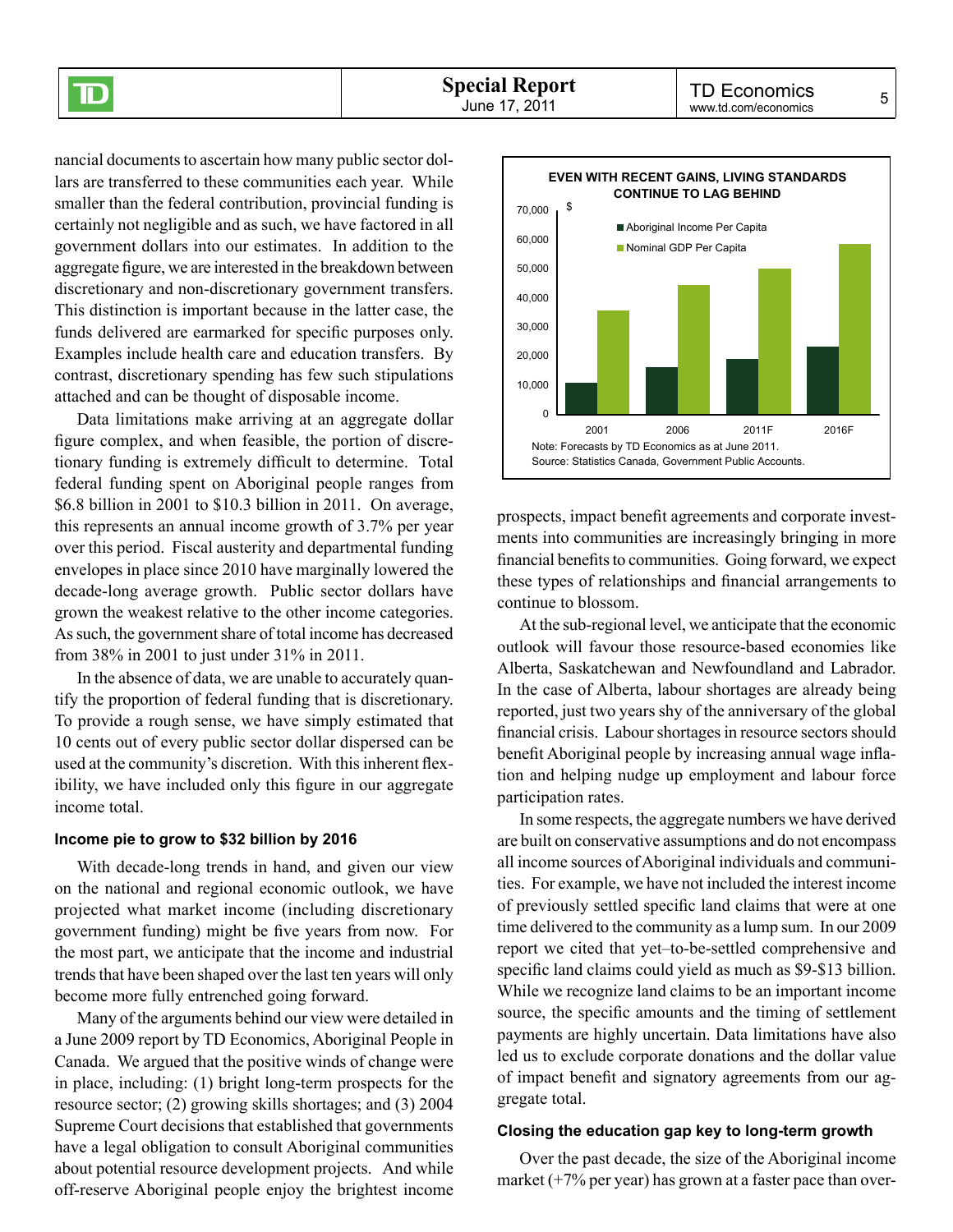all Canadian nominal GDP (+4% per year). Our near-term outlook suggests that this trend will continue over the next five years. By 2016, the \$32 billion tally will be a lucrative market to non-Aboriginal and Aboriginal companies alike.

A close look at the underlying picture allows us to highlight the challenges that remain. Despite the growing pie, the level of total income on a per-capita basis is not only unlikely to narrow the gap with that of non-Aboriginal people (as measured by nominal GDP) but it could widen further. Over the long haul, the most important impediment to closing the gap in living standards is the sub-par education attainment levels recorded by Aboriginal people. The recent outperformance and sizeable gains can be connected to the recent resource and construction booms that offered Aboriginal people well-paying jobs without necessarily having high school certification. As we saw during the recent downturn, these individuals often have little certification or training to fall back on when the boom sours.

 Recent developments in e-learning programs and adult education programs are important steps in the right direction. Still, to ensure that individuals and communities take advantage of all the income potential ahead of them, policy

makers in connection with businesses and academics will need to think of inventive ways to educate individuals and communities. While reviewing such policy options and plausible solutions is out of scope for this paper, boosting education levels should be an important national priority. A conference on Aboriginal education at Queen's School of Public Policy, co-chaired by former TD Bank Chief Economist Don Drummond and former CEO of the Assembly of First Nations Bob Watts, held this past week featured innovative thinking on the subject.2 Furthermore, the national Aboriginal organizations are putting a significant emphasis on education. On June 16<sup>th</sup>, the Inuit-Tapiriit Kanatami announced the National Strategy on Inuit Education, and the recent Canada-First Nations Joint Action Plan highlights education as a key priority.

Our estimates show that Aboriginal people are increasingly leaving their economic footprint on the national picture. However, by objectively acknowledging the challenges ahead, we hope to ensure that progress going forward is prosperous, sustainable and beneficial to Aboriginal individuals, communities as well as all other Canadians.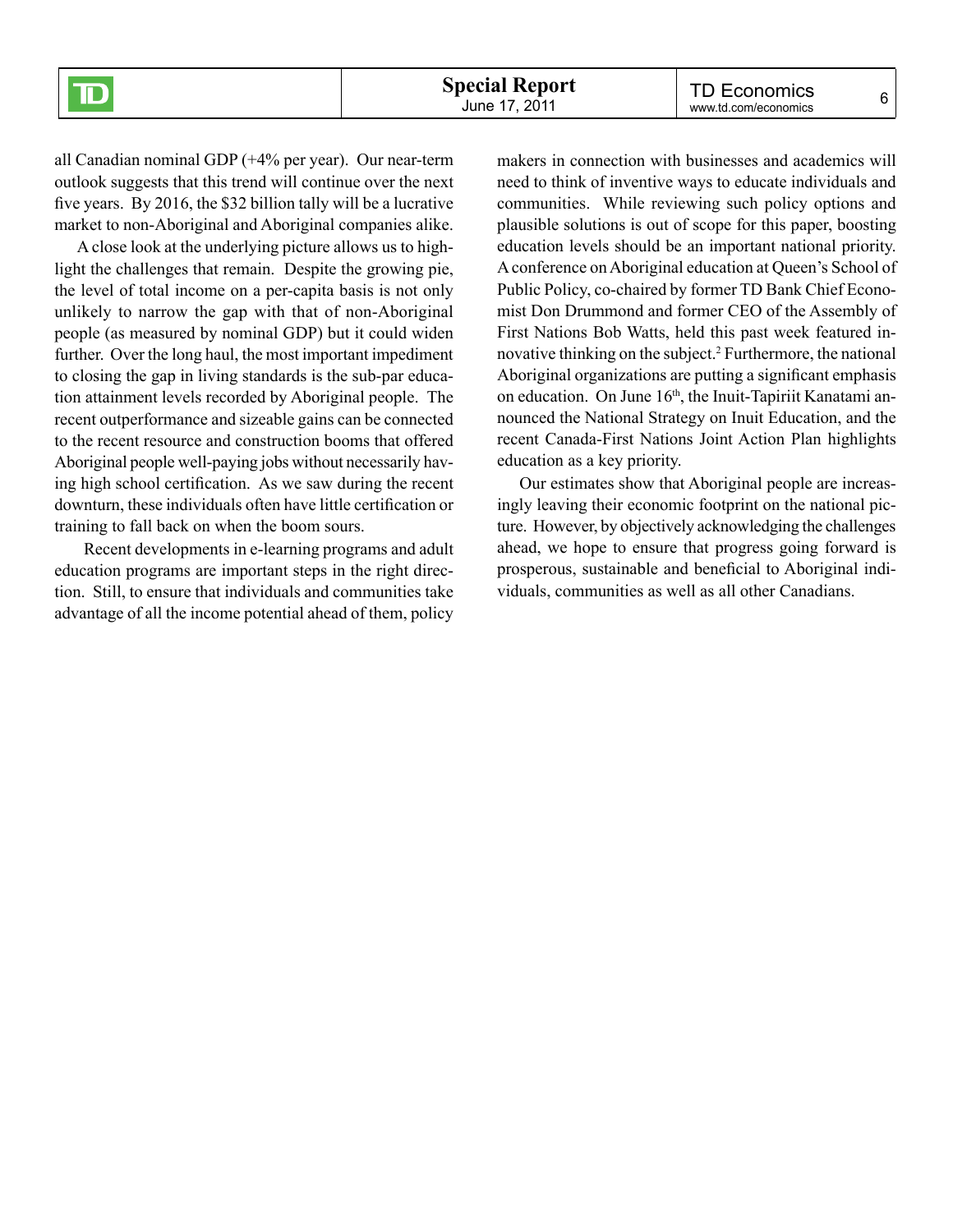

## **Appendix and methodological details**

#### **Data sources**

Publicly available 2001 and 2006 Census information were used to arrive at historical income and market estimates. From this database, demographic information including population counts both on- and off-reserve and in rural and urban centres, household income and labour force status were obtained. To arrive at estimates for 2011 and a forecast for 2016, we have supplemented the Census with a variety of other, more recent databases. Examples include Statistics Canada's population projection for Aboriginal people (2005), the national Business Register and Aboriginal Labour Market Estimates. What's more, we were also given access to high‑level information from the Canadian Council for Aboriginal Business survey on economic development corporations.

In order to provide greater transparency and clarity to our estimates, we spell out next the main assumptions and inferences made for each income sub-component.

#### **Personal income**

For this sub-component, we have split income trends into off-reserve in both rural and urban centres and on-reserve. The 2001 and 2006 Census give us employment rates, labour force participation rates, and average household income for each of these categories. From there, the Aboriginal Labour Market Estimates provide us with annual employment trends from 2007-2010 for those individuals living off-reserve. This more recent data provide us with a rough sense as to how this segment of the population fared during the recent economic downturn. For those individuals on-reserve, we have assumed that income and employment trends have for the most part prevailed since 2006. Underlying this assumption are historical estimates and the stability often associated with traditional-based economies.

In our forecast out to 2016, we have assumed that household income for Aboriginal people, both on and off-reserve, will grow at a rate similar to all Canadians.

#### **Business income**

National small business counts were taken from Industry Canada and Statistics Canada's Business Register. These can be found at the following location: [http://www.ic.gc.ca/](http://www.ic.gc.ca/eic/site/sbrp-rppe.nsf/eng/h_rd01252.html) [eic/site/sbrp-rppe.nsf/eng/h\\_rd01252.html](http://www.ic.gc.ca/eic/site/sbrp-rppe.nsf/eng/h_rd01252.html).

From this data source, we have assumed that most Aboriginal-owned small businesses have less than ninetynine employees. To arrive at the desired number of small businesses, we have taken the share of individuals who are self-employed and multiplied this with the total national business count. This rough methodology was recommended to us by Industry Canada senior analysts due to the fact that not all self-employed individuals own a small business and more than one self-employed individual (e.g., partnership) could be housed in the same business. Average weekly earnings were also taken from this same Statistics Canada data source. We have assumed a 52-week operating year and for our forecasts, have assumed that decade-long averages prevail.

Information on economic development corporations (EDCs) heavily relied on results from a recent survey commissioned by the Canadian Council on Aboriginal Business. Based on anecdotal evidence, we have assumed that ten new EDCs are set up per year. Earnings for these entities are projected out to 2016 using nominal GDP as a proxy.

#### **Government income**

For federal transfers dispersed to Aboriginal communities, we have taken annual spending numbers from Departmental Reports on Plans and Priorities. This aggregate includes Aboriginal Affairs and Northern Development, Health Canada, CMHC, Solicitor General, Heritage Canada, the Department of Fisheries and Oceans, Citizenship and Immigration Canada, the Privy Council Office, and the Department of Justice. We have assumed a 1.5% year-over-year program spending increase in 2011-12, less than the 3.3% decade-long average, due to fiscal restraint in place. For similar reasons, we assume a 1% annual program spending increase until 2016-17.

Provincial and territorial government funding was taken from annual Public Account documents. Funding includes general transfers, subsidies and programs targeted towards Aboriginals where data were available. Annual program spending growth for our forecasts is assumed to be identical to that of the federal government.

To arrive at discretionary spending, we have assumed that roughly 10 per cent of all federal and provincial government spending is not earmarked to a specific purpose (e.g., health, education). This share is assumed constant over our forecast period.